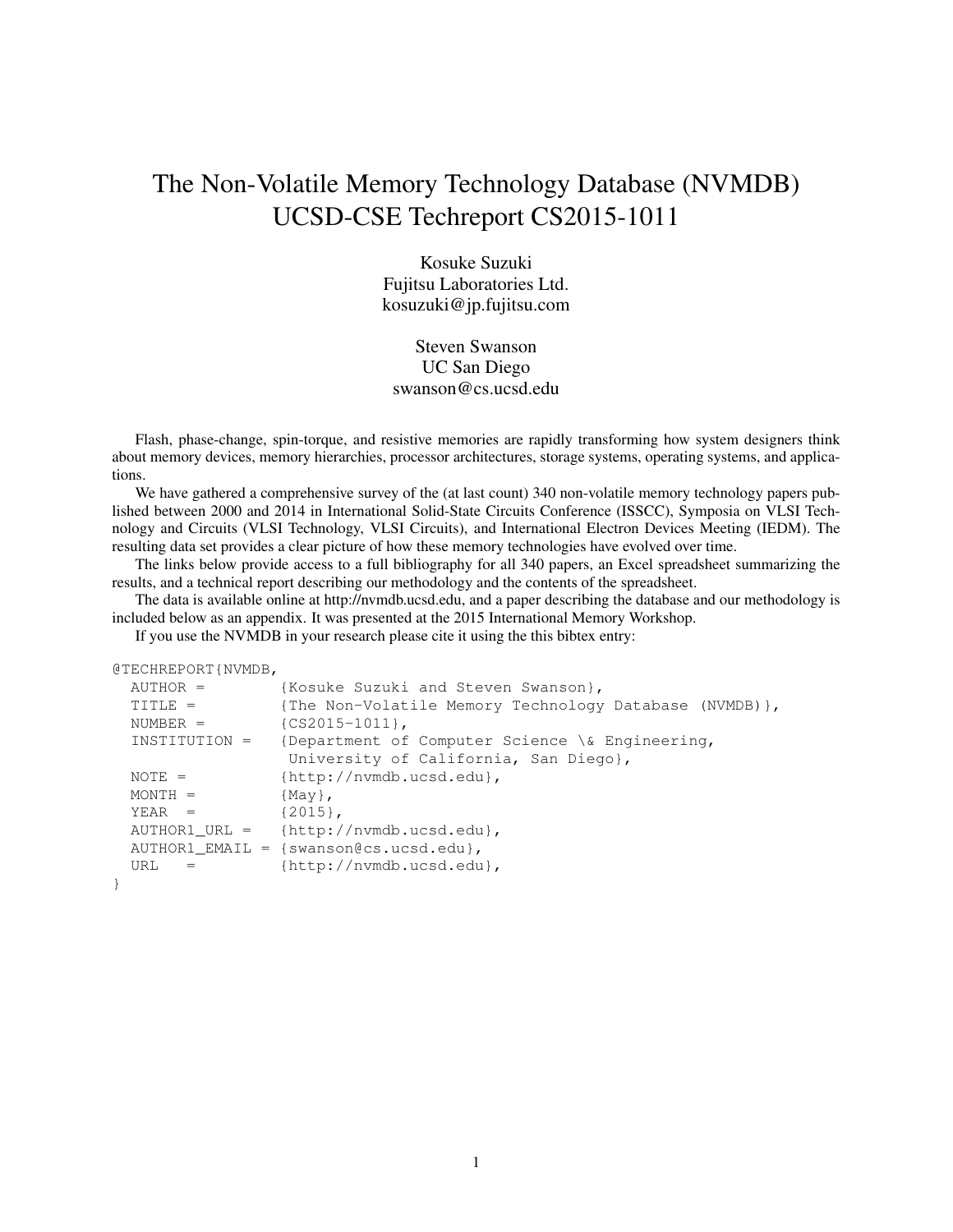# **A Survey of Trends in Non-Volatile Memory Technologies: 2000–2014**

Kosuke Suzuki Fujitsu Laboratories Ltd. kosuzuki@jp.fujitsu.com

*Abstract*—We present a survey of non-volatile memory technology papers published between 2000 and 2014 in leading journals and conference proceedings in the area of integrated circuit design and semiconductor devices. We present a summary of the data provided in these papers and use that data to model basic aspects of their performance at an architectural level. The full data set and complete bibliography will be published online.

### *Index terms*—STT-MRAM, ReRAM, PCM, PRAM, NAND flash, SCM, Trends survey

#### I. INTRODUCTION

Flash, phase-change, spin-torque, and resistive memories are rapidly transforming how system designers think about memory devices, memory hierarchies, processor architectures, storage systems, operating systems, and applications. However, with the exception of flash memory, none of these memories are, as yet, commercially available. This makes fully appreciating their potential impact on these aspects of computer systems very difficult.

One source of potential guidance is the vast number of paper describing new cell designs and complete prototype memory devices. These published reports should make it possible to identify trends in memory technology evolution, predict what form a commercially viable device might take, and predict its performance and efficiency characteristics.

Collecting collating all this data is a logistical challenge. By our count, there have been over 300 such papers published since 2000, spanning a wide range of venues in several research communities. The papers present a large but messy data set: they present different sets of metrics and speak the different "languages" of their publication venues.

Finally, while these papers provide important technical information about prototype devices, they frequently omit higher-level metrics that would be of use to processor architects, storage engineers, operating system developers, and application programmers.

This paper presents a comprehensive survey of non-volatile memory technology papers published between 2000 and 2014 in International Solid-State Circuits Conference (ISSCC), Symposia on VLSI Technology and Circuits (VLSI Technology, VLSI Circuits), and International Electron Devices Meeting (IEDM). Besides, the survey includes the latest papers of ISSCC 2015. The resulting data set provides a clear picture of how these memory technologies have evolved over time.

In addition the basic metrics provided by the papers, we also present data for several higher-level metrics (e.g., random access latency and bandwidth) based on a simple memory array

Steven Swanson UC San Diego swanson@cs.ucsd.edu

model. This analysis should provide guidance to system architects as well as serve as the basis for more detailed studies of how these memory technologies will affect systems when they become commercially viable.

This short paper presents a summary of the data we collected. A complete version of the data set with a full bibliography and additional metrics is in preparation for posting online at http://nvmdb.ucsd.edu.

The remainder of this paper is organized as follows. Section II describes the methodology we used and describes each of the metrics we collected. Section III presents a sample of the data we have collected. Section IV concludes. Due to space constraints, the references section does not include citations for all the data in the figures.

### II. METHODOLOGY

To collect our data, we surveyed all the papers in ISSCC, VLSI Technology, VLSI Circuits, and IEDM and identified the papers related to NAND flash, phase-change (PCM or PRAM), spin-torque MRAM (STT-MRAM), and resistive ram (ReRAM). This resulted in 340 papers. We also include data from the International Technology Roadmap for Semiconductors' (ITRS) [4] projections for 2013.

For each paper we recorded or computed two kinds of metrics: technology metrics and architectural metrics. Technology metrics are the basic facts about a devices, including its cell size, cell write time, cell read energy, etc. The architectural metrics are higher level measures of how the memory might perform in system. They include read and write bandwidth for a chip and the overall access latency. Table 1 summarizes the technology and architectural metrics we selected.

Most papers provide the majority of the technology metrics either directly or indirectly. For instance, some provide cell size directly (expressed in  $F^2$ ) while others expressed it indirectly by providing the cell size in square microns the technology feature size.

Very few of the papers provide architectural metrics, and these metrics require us to make assumptions about parts of the system beyond the cell itself. For instance, to compute sequential read bandwidth or random write energy, we need to know the dimensions of the memory array. Likewise, to compute the random read latency for a technology, we need to know the RAS-CAS delay for the array.

## III. DATA

This section provides a sampling (for space reasons) of the technology and architectural metrics we collected. A complete set of graphs and the full bibliography will be available as a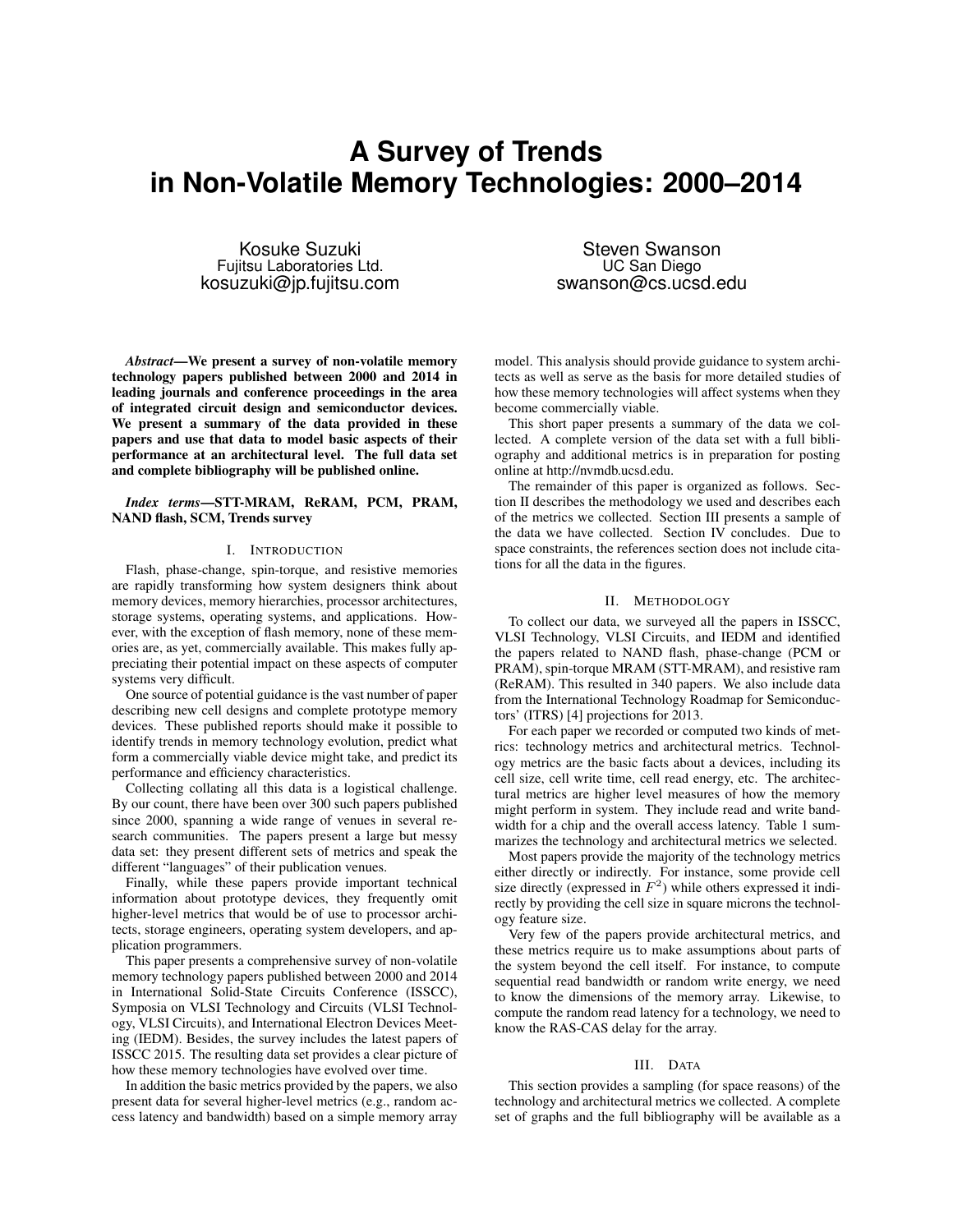| Tech. Metric               | <b>Description</b>                                    | Arch. Metric           | <b>Description</b>          |
|----------------------------|-------------------------------------------------------|------------------------|-----------------------------|
| Process Technology         | Minimum feature size in nm                            | <b>Random read BW</b>  | Sustained bandwidth for 64  |
| Cell size                  | Size of a single cell in $F^2$                        |                        | bit random reads            |
| <b>Read time</b>           | Cell read time in ns.                                 | <b>Random write BW</b> | Sustained bandwidth for 64  |
| Write time                 | Cell write time in ns                                 |                        | bit random writes           |
| Chip capacity              | Bits per die (if applicable)                          | Seq. read BW           | Sustained bandwidth for se- |
| Average cell size          | Average cell size in $\mu$ m <sup>2</sup> , including |                        | quential reads              |
|                            | peripheral logic                                      | Seq. write BW          | Sustained bandwidth for se- |
| Endurance                  | Write cycle before the cell become                    |                        | quential writes             |
|                            | unreliable                                            |                        |                             |
| Bits/cell                  | Bits stored per cell                                  |                        |                             |
| <b>Average bit density</b> | Average bit density in $GB/cm^2$ , in-                |                        |                             |
|                            | cluding peripheral logic                              |                        |                             |

### Table 1: Technology and Architectural Metrics: Section III provides summary graphs for the metrics in bold.



Figure 2: Average cell size

tech report and all of the data will be available online.

*Cell size* Cell size is a phisycal size of a single cell. The effective area required to store a bit may be smaller due multilevel cells and/or 3D stacking. Figure 1 shows cell size of each NVM. PRAM has already shrunk to  $4 F<sup>2</sup>$ .

ReRAM devices use several techniques to switch cell resistance (e.g., bipolar or unipolar, filament or non-filament) and use a range of materials (e.g., metal oxide or Electro-chemical Metalization Bridge) [4]. These difference affect cell geometry, so there is no clear trend.

STT-MRAM cell designs also differ. This is because some papers use two magnetic tunnel junctions (MTJ) to make read time shorter [7]. Cell size of 1-MTJ cells can be as small as  $6 F<sup>2</sup>$  [8]. Using two MTJs increases the size to over 100  $F<sup>2</sup>$ .

Cell size of NAND has been around  $4 F<sup>2</sup>$  since 2000.

*Average cell size* Average cell size is similar to cell size, but it includes the peripheral cirucuits. The smallest average cell sizes for PRAM and ReRAM are 0.0069  $\mu$ m<sup>2</sup> [1] and 0.0076  $\mu$ m<sup>2</sup> [10] respectively – ∼5× larger than the smallest NAND cell  $(0.0015 \ \mu m^2 \, [3])$ . STT-MRAM cells are much larger:  $0.26 \ \mu \text{m}^2$  [5].

*Average bit density* Average bit density is capacity (Gbit) devided by die size  $(cm<sup>2</sup>)$ . Figure 3 shows average bit density of each NVM. PRAM density is doubling roughly every 1.66 years and has reached  $13.5$  Gbit/cm<sup>2</sup> [1].

NAND density has been doubling every 1.91 years since 2000. Currently the highest density device achieves 185.8 Gbit/cm<sup>2</sup> [3].

ReRAM devices are denser than PRAM. SanDisk and Toshiba have reported a  $24.5$  Gbit/cm<sup>2</sup> [10] device. STT-MRAM's best reported density to date is  $0.36$  Gbit/cm<sup>2</sup> [5]. For comparison, modern DRAMs achieve 9.1 Gbit/cm<sup>2</sup> [9].

*Read & write time* Read and write times (Figures 5 and 6) reflect the time required to read from a single cell, but they do not include the latency of the peripheral circuitry (e.g., the row and column decoders). For devices with different set and reset times, we report the large of the two. For NAND, we report the program time.

Read time increases with capacity for all technologies except STT-MRAM (e.g., [1, 2]). STT-MRAM read time has been decreasing due to the use of dual MTJ cells.

Write times for PRAM and ReRAM are rising, and although ReRAM is denser, its write time is worse. For example, write time of 32 Gbit ReRAM and 16 Gbit ReRAM are 23  $\mu$ s and 10  $\mu$ s respectively [2, 10]. On the other hand, write time of 8 Gbit PRAM is 150 ns [1]. STT-MRAM has good write time but capacity is less than 100 Mbit.

*Random read/write bandwidth* To compute random read/write bandwidth we use the cell read and write times and assume a DRAM-like DIMM-based architecture (Figure 4) which has 64 I/O pins for data. The read/write timing diagrams per pin are shown in Figure 9 and 10. We assumed read time and write time to set  $t_{RCD}$  and  $t_{RP}$  w  $RITE$  in these figures. We also assumed burst length (BL) of four [6]. As a result, block size of each access is 32 bytes. The other parameters ( $t_{RP\_READ}$ ,  $t_{RTP}$ , etc) were also taken from a DRAM datasheet [6].

The best random read bandwidth of PRAM, ReRAM, STT-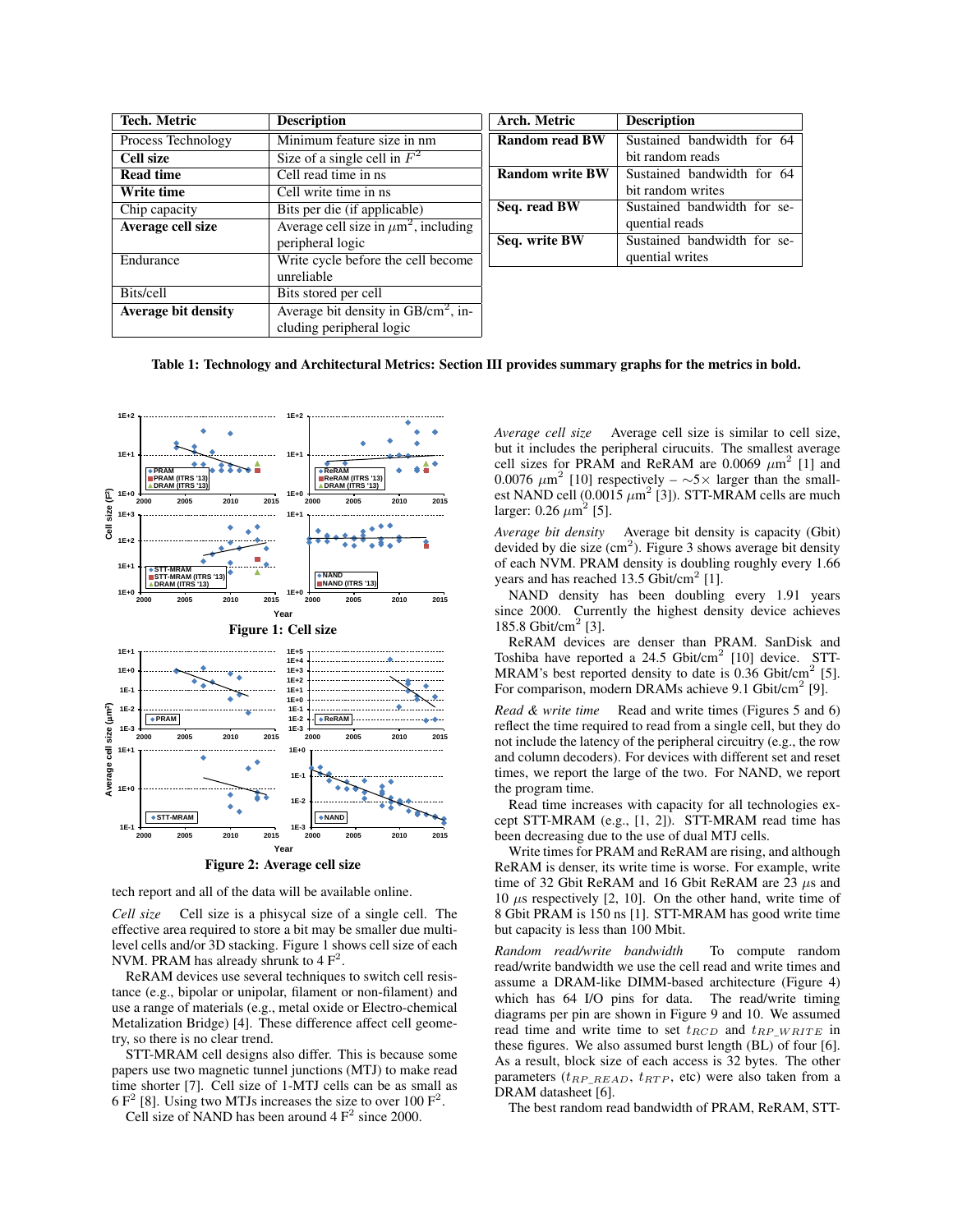





Figure 4: Memory architecture for read/write bandwidth



Figure 7: 32B random read BW



٠



Figure 9: Definition of seq./rand. read latency